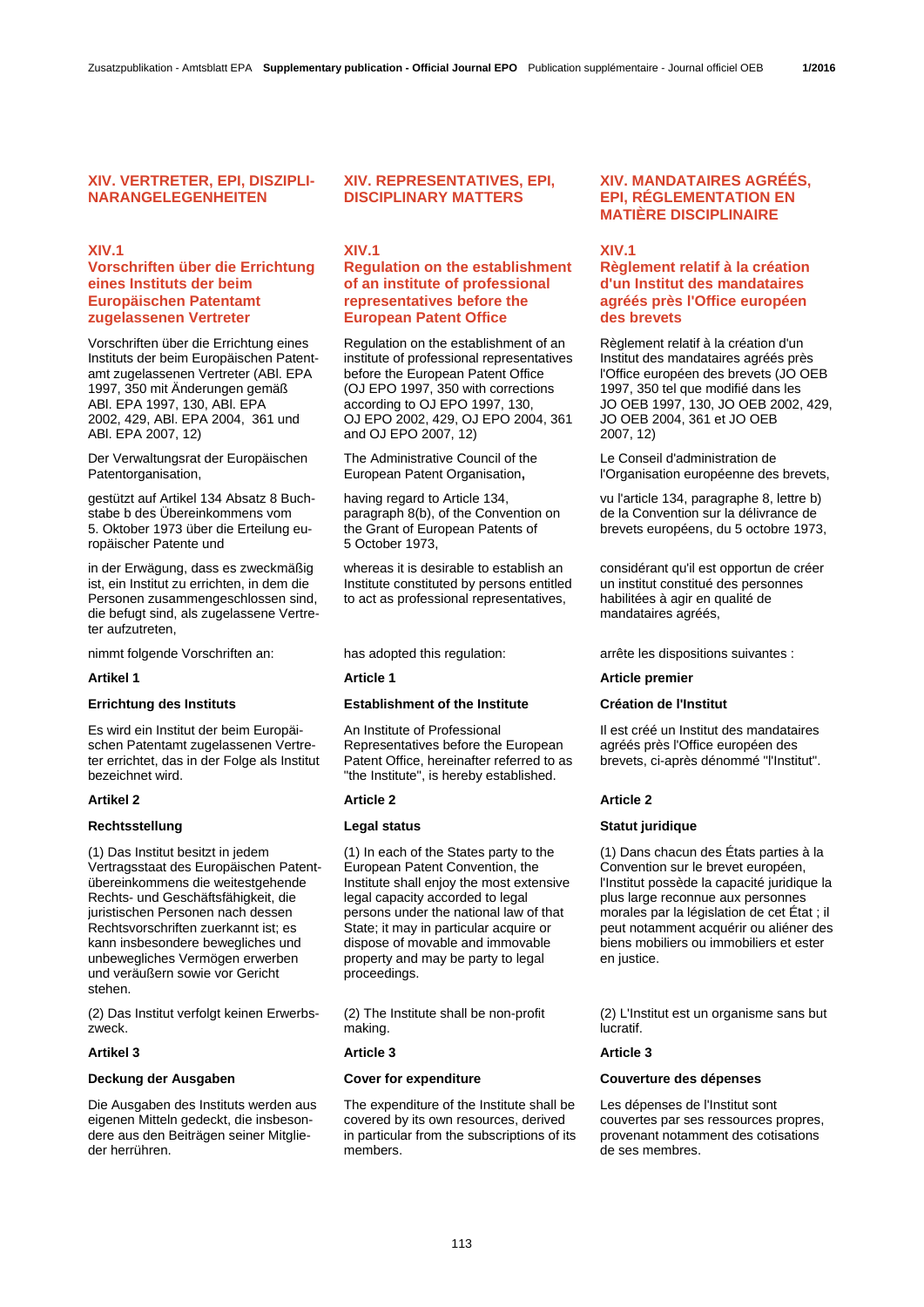## **Aufgaben des Instituts Objects of the Institute Objet de l'Institut**

a) mit der Europäischen Patentorganisation in Fragen des Berufs des zugelassenen Vertreters, insbesondere in Disziplinarangelegenheiten und bei der europäischen Eignungsprüfung, zusammenzuarbeiten;

b) zur Verbreitung von Kenntnissen beizutragen, die die Tätigkeit seiner Mitglieder betreffen;

c) dafür zu sorgen, dass seine Mitglieder die beruflichen Regeln einhalten, unter anderem durch Aussprache von Empfehlungen;

d) mit der Europäischen Patentorganisation und anderen Stellen in Fragen des gewerblichen Rechtsschutzes Verbindung zu halten, soweit dies zweckmäßig ist.

### **Mitgliedschaft Membership Membres**

(1)<sup>1</sup> Alle Personen, die in der Liste der beim Europäischen Patentamt zugelassenen Vertreter eingetragen sind, (kurz: zugelassener Vertreter vor dem EPA, European patent attorney, mandataire en brevets européens) sind Mitglieder des Instituts. Andere Personen können nicht Mitglieder sein.

(2) Das Europäische Patentamt unterrichtet das Institut über alle Änderungen in der Liste.

(1) Die Mitglieder entrichten einen Jahresbeitrag.

(2) Die Höhe des Beitrags und weitere Einzelheiten der Beitragszahlung werden vom Rat des Instituts festgelegt.

### **Artikel 4 Article 4 Article 4**

Das Institut hat die Aufgabe, The objects of the Institute shall be to: L'Institut a pour objet

 (a) collaborate with the European Patent Organisation on matters relating to the profession of professional representatives and in particular on disciplinary matters and on the European Qualifying Examination;

 (b) aid in the dissemination of knowledge appertaining to the work of its members;

 (c) promote compliance by its members with the Rules of Professional Conduct, inter alia through the formulation of recommendations;

 (d) liaise as appropriate with the European Patent Organisation and other bodies on all matters relating to industrial property.

### **Artikel 5 Article 5 Article 5**

 $(1)^1$  All persons on the list of professional representatives before the European Patent Office (zugelassener Vertreter vor dem EPA, European patent attorney, mandataire en brevets européens, for short) shall be members of the Institute. No other persons shall be members.

 (2) The European Patent Office shall inform the Institute of all changes in the list.

### **Beiträge Constant Constant Constant Constant Constant Constant Constant Constant Constant Constant Constant Constant Constant Constant Constant Constant Constant Constant Constant Constant Constant Constant Constant Const**

 (1) Each member shall pay an annual subscription.

 (2) The amount of the subscription and other arrangements relating to payment shall be laid down by the Council of the Institute.

 a) de collaborer avec l'Organisation européenne des brevets pour les questions en rapport avec la profession de mandataire agréé, notamment en ce qui concerne les questions disciplinaires et l'examen européen de qualification ;

 b) de contribuer à la diffusion des connaissances se rapportant au travail de ses membres ;

 c) de veiller au respect par ses membres des règles de conduite professionnelle formulant notamment des recommandations ;

 d) d'établir toutes les liaisons utiles avec l'Organisation européenne des brevets et avec tous autres organismes pour les questions touchant à la propriété industrielle.

 $(1)^{1}$  Toute personne inscrite sur la liste des mandataires agréés près l'Office européen des brevets (en abrégé : zugelassener Vertreter vor dem EPA, European patent attorney, mandataire en brevets européens) est membre de l'Institut. Nul ne peut être membre de l'Institut s'il n'est inscrit sur cette liste.

 (2) L'Office européen des brevets avise l'Institut de toute modification apportée à la liste.

### **Artikel 6 Article 6 Article 6**

 (1) Les membres doivent acquitter une cotisation annuelle.

 (2) Le montant de la cotisation et les autres modalités de règlement sont arrêtés par le Conseil de l'Institut.

<sup>1</sup> Geändert durch Beschluss des Verwaltungsrats vom 17. Juni 2004, in Kraft getreten am 17. Juni 2004 (ABl. EPA 2004, 361).

<sup>1</sup> Amended by decision of the Administrative Council of 17 June 2004, entered into force on 17 June 2004 (OJ EPO 2004, 361).

<sup>1</sup> Modifié par décision du Conseil d'administration du 17 juin 2004, entrée en vigueur le 17 juin 2004 (JO OEB 2004, 361).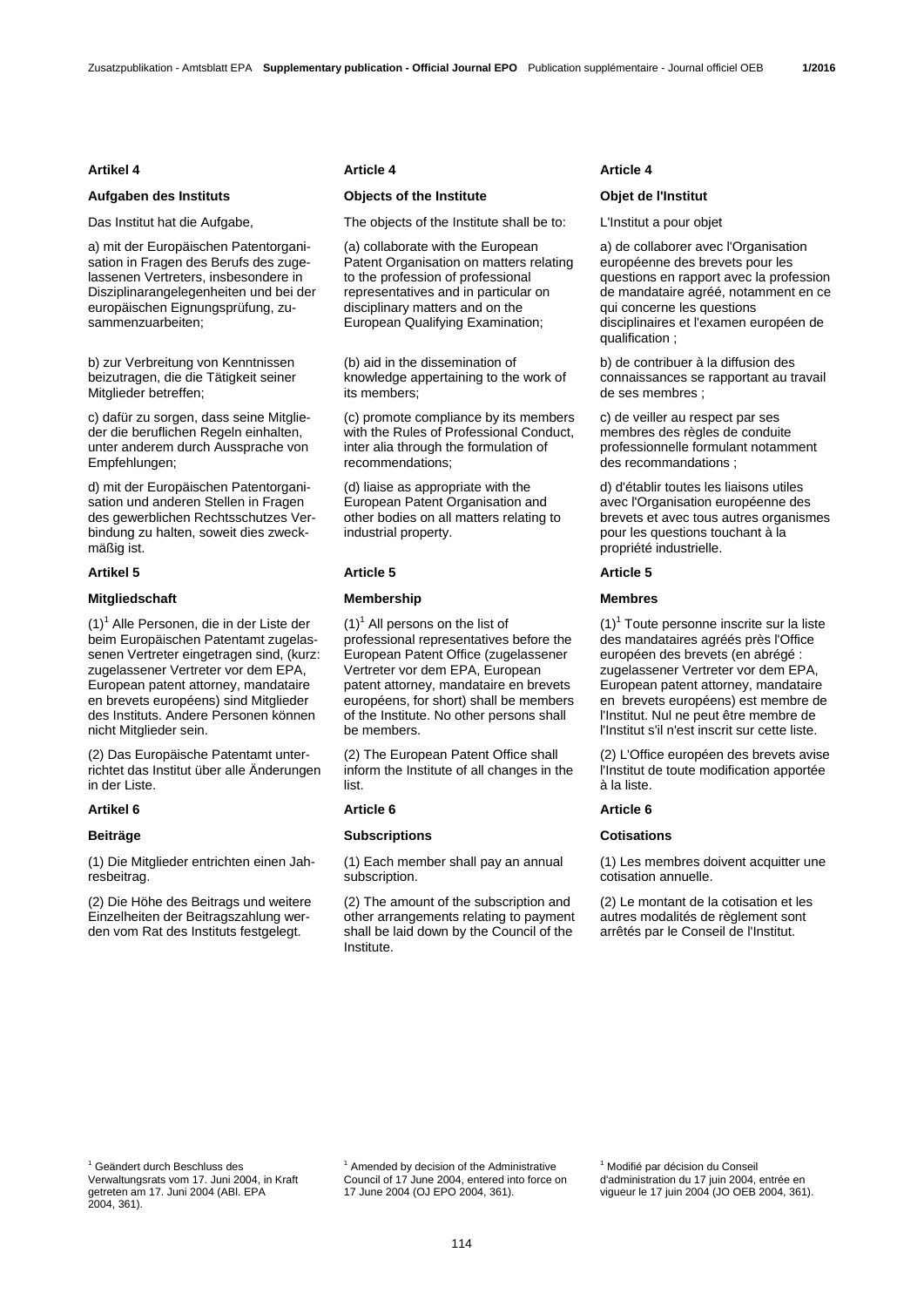$(1)^2$  Die Institutsmitglieder wählen aus ihrer Mitte einen Rat. Es werden ordentliche Mitglieder des Rates und stellvertretende Mitglieder in gleicher Anzahl gewählt. Wahlen zum Rat finden alle drei Jahre statt.

(2) Jeder Vertragsstaat des Europäischen Patentübereinkommens bildet einen Wahlbezirk, in dem die Mitglieder, die dort ihren Geschäftssitz oder Arbeitsplatz haben, ihre Stimme abgeben. Jedes Mitglied hat nur eine Stimme. Ein Mitglied, das einen Geschäftssitz oder einen Arbeitsplatz in mehr als einem Wahlbezirk hat, wählt den Wahlbezirk aus, in dem es seine Stimme abgibt.

(3)<sup>3</sup> Die Zahl der in jedem Wahlbezirk zu wählenden ordentlichen Mitglieder des Rates wird im Verhältnis zur Zahl der Wahlberechtigten nach folgender Tabelle festgesetzt:

| Zahl der Wahlbe- Zahl der zu wäh- |                                         |
|-----------------------------------|-----------------------------------------|
|                                   | rechtigten im Wahl- lenden ordentlichen |
| bezirk                            | Ratsmitglieder                          |
|                                   |                                         |
| bis zu 25                         | 2                                       |
| 26 bis 500                        | 4                                       |
| über 500                          |                                         |

(4) Je nach dem Wahlbezirk werden die ordentlichen Mitglieder des Rates und die stellvertretenden Mitglieder von allen Wahlberechtigten gemeinsam oder je zur Hälfte von den Wahlberechtigten, die freiberuflich tätig sind, und von den Wahlberechtigten, die anderweitig tätig sind, gewählt.

 $(5)$  ...  $4$ 

### **Artikel 7 Article 7 Article 7**

## **Der Rat Council Council Council Council Council Le Conseil**

 $(1)^2$  The members of the Institute shall elect a Council from among their number. Representatives and substitutes shall be elected in equal numbers. Elections shall take place every three years.

 (2) Each State party to the European Patent Convention shall be a constituency in which such members shall be entitled to vote as have their place of business or employment therein. Each member shall have one vote. A member who has places of business or employment in more than one constituency must choose the constituency in which he exercises his vote.

 $(3)^3$  The number of representatives to be elected in each constituency shall be determined by reference to the number of electors in accordance with the following table:

| Number of electors Number of repre-<br>in constituency | sentatives to be<br>elected |
|--------------------------------------------------------|-----------------------------|
| up to 25                                               | 2                           |
| 26 to 500                                              |                             |
| over 500                                               |                             |

 (4) Depending on the constituency, representatives and substitutes shall either be elected by the votes of all the electors in the constituency taken together, or as to one half shall be elected by electors engaged in private practice and as to the other half by electors engaged in any other capacity.

 $(5)$  ...<sup>4</sup>

 $(1)^2$  Les membres de l'Institut élisent en leur sein un Conseil. Ils élisent en nombre égal des représentants titulaires et des représentants suppléants. Les élections ont lieu tous les trois ans.

 (2) Chaque État partie à la Convention sur le brevet européen constitue une circonscription dans laquelle sont appelés à voter les membres qui y possèdent leur lieu d'établissement ou d'emploi. Chaque membre ne dispose que d'une voix. Tout membre dont le lieu d'établissement ou d'emploi est situé dans plus d'une circonscription doit choisir celle dans laquelle il exerce son droit de vote.

 $(3)^3$  Le nombre des représentants à élire dans chaque circonscription est fixé par référence au nombre des électeurs conformément au tableau ci-après :

| Nombre des élec-<br>teurs dans la<br>circonscription | Nombre des repré-<br>sentants titulaires à<br>élire |
|------------------------------------------------------|-----------------------------------------------------|
| jusqu'à 25                                           | 2                                                   |
| de 26 à 500                                          | 4                                                   |
| plus de 500                                          | ิค                                                  |

 (4) Selon les circonscriptions, les représentants titulaires et les représentants suppléants sont élus par l'ensemble des électeurs, ou pour moitié par ceux qui exercent dans le cadre de la profession libérale et pour moitié par ceux qui exercent à tout autre titre.

 $(5)$  ...  $<sup>4</sup>$ </sup>

<sup>2</sup> Geändert vom Verwaltungsrat am 5. März 1997 gemäß dem vom Rat des Instituts am 4. November 1996 in Wien beschlossenen Vorschlag; erstmals anwendbar nach den Wahlen 1999 (ABl. EPA 1997, 130).

<sup>3</sup> Geändert vom Verwaltungsrat am 5. März 1997 gemäß dem vom Rat des Instituts am 4. November 1996 in Wien beschlossenen Vorschlag; erstmals anwendbar nach den Wahlen 1999 (ABl. EPA 1997, 130).

4 Absatz (5) gestrichen durch Beschluss des Verwaltungsrats vom 7. Juni 2002, in Kraft getreten am 7. Juni 2002 (ABl. EPA 2002, 429). <sup>2</sup> Changed by the Administrative Council on 5 March 1997 in accordance with the motion adopted by the Council of the Institute on 4 November 1996 at Vienna; applicable for the first time after the elections in 1999 (OJ EPO 1997, 130).

<sup>3</sup> Changed by the Administrative Council on 5 March 1997 in accordance with the motion adopted by the Council of the Institute on 4 November 1996 at Vienna; applicable for the first time after the elections in 1999, OJ EPO 1997, 130.

4 Deleted by decision of the Administrative Council of 7 June 2002, entered into force on 7 June 2002, OJ EPO 2002, 429.

<sup>2</sup> Changé par le Conseil d'administration le 5 mars 1997 selon la motion acceptée par le Conseil de l'Institut le 4 novembre 1996 à Vienne; applicable pour la première fois après les élections de 1999, JO OEB 1997, 130.

<sup>3</sup> Changé par le Conseil d'administration le 5 mars 1997 selon la motion acceptée par le Conseil de l'Institut le 4 novembre 1996 à Vienne ; applicable pour la première fois après les élections de 1999, JO OEB 1997, 130.

4 Supprimé par décision du Conseil d'administration du 7 juin 2002, entrée en vigueur le 7 juin 2002, JO OEB 2002, 429.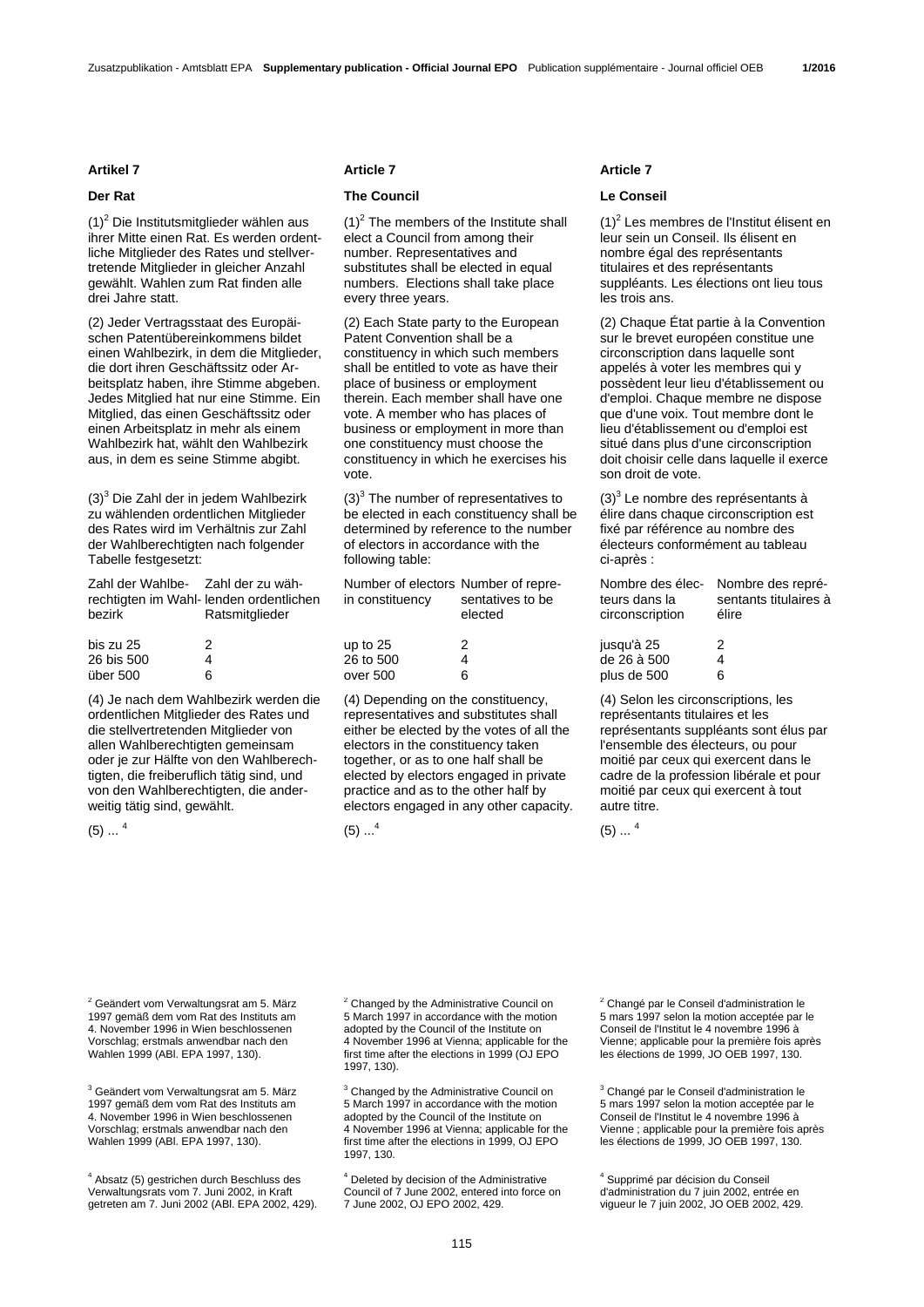(6) Ein Wahlbezirk mit nichteinheitlicher Wählerschaft kann das Wahlverfahren wechseln, wenn sich die Mehrheit der freiberuflich tätigen Wahlberechtigten und die Mehrheit der anderweitig tätigen Wahlberechtigten dafür aussprechen. Ein Wahlbezirk mit einheitlicher Wählerschaft kann das andere Wahlverfahren annehmen, wenn sich die Mehrheit der freiberuflich tätigen Wahlberechtigten oder die Mehrheit der anderweitig tätigen Wahlberechtigten dafür ausspricht. Der Rat führt zu diesem Zweck eine Abstimmung durch, wenn mindestens 10 Wahlberechtigte der einen oder anderen Gruppe oder die Hälfte der Wahlberechtigten einer Gruppe, deren Zahl weniger als 20 beträgt, einen entsprechenden Antrag stellen.

(7) Bei jeder Wahl in einem Wahlbezirk mit nichteinheitlicher Wählerschaft erklären die Wahlberechtigten, auf welche Art sie ihre Tätigkeit ausüben.

(8) Der Rat trifft die notwendigen Vorkehrungen für die Wahl; er ermöglicht insbesondere die Briefwahl.

## **Artikel 8<sup>5</sup> Article 85 Article 8<sup>5</sup>**

(1) Der Rat tritt so oft zusammen, wie er dies für erforderlich erachtet, mindestens jedoch einmal im Jahr. Er hat den Institutsmitgliedern jährlich einen Bericht vorzulegen und Rechnung zu legen.

(2) Nach jeder Wahl des Rates wählt dieser aus seinen ordentlichen Mitgliedern einen Vorstand. Dem Vorstand gehören ein Präsident des Instituts, zwei Vizepräsidenten, ein Generalsekretär und ein Schatzmeister an, die individuell gewählt werden. Dem Vorstand können ein Vertreter des Generalsekretärs, ein Vertreter des Schatzmeisters und weitere Mitglieder angehören. Die Ämter des Präsidenten und der Vizepräsidenten dürfen ununterbrochen jeweils höchstens für zwei aufeinander folgende Amtszeiten ausgeübt werden. Jedoch dürfen beide Ämter nicht länger als für insgesamt drei aufeinander folgende Amtszeiten ausgeübt werden.

 (6) A constituency with a non-unitary electorate may adopt the other method of voting if a majority of the electors engaged in private practice and a majority of the electors otherwise engaged so decide. A constituency with a unitary electorate may adopt the other method of voting if a majority of the electors engaged in private practice or a majority of the electors otherwise engaged so decide. The Council shall organise a vote for this purpose if called upon to do so by at least ten electors in either category, or one half of the electors of a category if there are less than twenty.

 (7) In each election in a constituency with a non-unitary electorate electors shall state the capacity in which they are engaged in their profession.

 (8) The Council shall take the necessary measures to provide for elections and in particular for voting by post.

## **Tagungen des Rates Meetings of the Council Réunions du Conseil**

 (1) The Council shall meet as often as it considers necessary, and in any event at least once a year. It shall submit a report and accounts to the members of the Institute every year.

 (2) Following each election of the Council, the latter shall elect a Board from among its members. The Board shall include a President of the Institute, two Vice-Presidents, a Secretary-General and a Treasurer, who shall be individually elected. The Board may include a deputy for the Secretary-General, a deputy for the Treasurer, and further members. The offices of President and Vice-President may each be held for a maximum of two consecutive terms. However, the two offices may not be held for more than a total of three consecutive terms.

 (6) Une circonscription à double collège peut adopter le système du collège unique si la majorité des électeurs exerçant dans le cadre de la profession libérale et la majorité des électeurs exerçant à un autre titre se prononcent dans ce sens. Une circonscription à collège unique peut adopter le système du double collège si la majorité des électeurs exerçant dans le cadre de la profession libérale ou la majorité des électeurs exerçant à un autre titre se prononcent dans ce sens. Un vote est organisé à cet effet par le Conseil lorsque dix électeurs au moins de l'une ou de l'autre catégorie, ou la moitié des électeurs d'une catégorie s'ils sont moins de vingt, en font la demande.

 (7) Lors de chaque élection dans une circonscription à double collège, tout électeur précise à quel titre il exerce sa profession.

 (8) Le Conseil prend toutes dispositions utiles à l'organisation des élections et notamment pour permettre le vote par correspondance.

 (1) Le Conseil se réunit aussi souvent qu'il le juge nécessaire et, en tout cas, au moins une fois par an. Il soumet chaque année un rapport et des comptes aux membres de l'Institut.

 (2) Après chaque élection du Conseil, ce dernier élit un Bureau parmi ses membres. Le Bureau comprend un président de l'Institut, deux vice-présidents, un secrétaire général et un trésorier qui sont élus individuellement. Le Bureau peut comprendre un suppléant du secrétaire général, un suppléant du trésorier et d'autres membres. Les fonctions de président et de vice-président ne peuvent pas donner lieu chacune à plus de deux mandats consécutifs. Toutefois, les deux fonctions peuvent être exercées successivement pendant trois mandats consécutifs.

5 Geändert durch Beschluss des Verwaltungsrats vom 7. Dezember 2006 (ABl. EPA 2007, 12).

<sup>5</sup> Changed by decision of the Administrative Council of 7 December 2006, OJ EPO 2007, 12. 5 Changé par le Conseil d'administration par décision en date du 7 décembre 2006, JO OEB 2007, 12.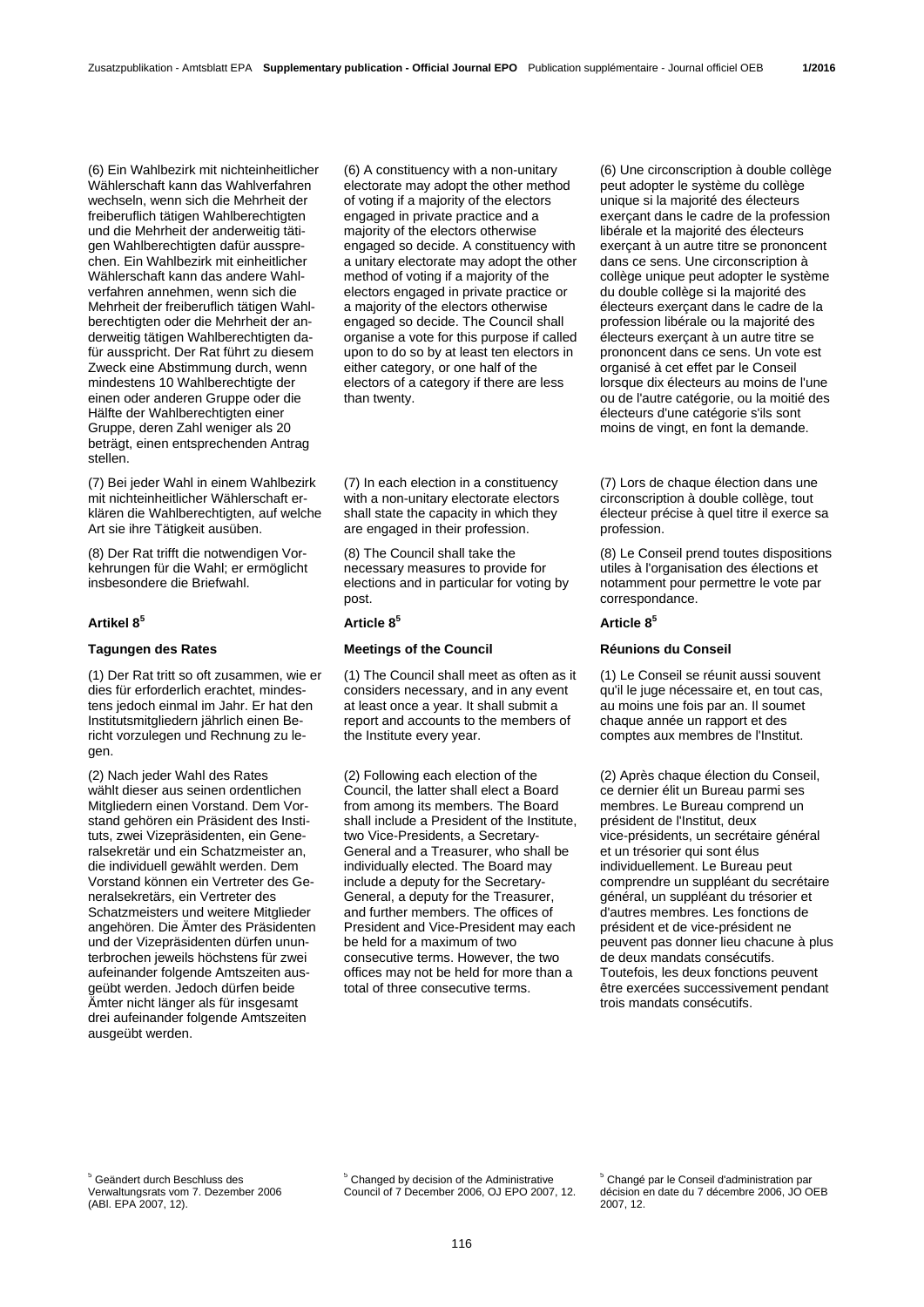(1) Dem Rat obliegt die Verwaltung und die Leitung der Geschäfte des Instituts mit dem Recht, Befugnisse nach Maßgabe der Bedingungen zu übertragen, die in den gemäß Absatz 2 erlassenen Regelungen festgelegt sind.

(2) Der Rat erlässt die erforderlichen Regelungen für die Tätigkeiten des Instituts sowie seiner Einrichtungen und nachgeordneten Stellen.

(3) Der Rat kann im Rahmen der Vorschriften in Disziplinarangelegenheiten von zugelassenen Vertretern Empfehlungen für berufliches Verhalten aussprechen.

## **Artikel 10<sup>7</sup> Article 107 Article 10<sup>7</sup>**

## **Befugnisse des Präsidenten und des Vorstands**

(2) Der Vorstand übt die Befugnisse aus, die ihm der Rat übertragen hat.

### **Artikel 11 Article 11 Article 11**

(1) Der Rat setzt einen Disziplinarrat ein.

(2) Bei jeder Wahl wählt der Rat die Mitglieder des Disziplinarrats unter den Institutsmitgliedern aus.

(3) Mitglieder des Vorstands dürfen nicht dem Disziplinarrat angehören.

Der Rat kann Ausschüsse einsetzen und deren Zuständigkeit bestimmen.

## **Artikel 9**<sup>6</sup> **Article 9**<sup>6</sup> **Article 9**<sup>6</sup>

## **Befugnisse des Rates Powers of the Council Pouvoirs du Conseil**

 (1) The Council shall have the management and control of the affairs of the Institute and shall have the right to delegate powers in accordance with the conditions laid down in the regulations made under paragraph 2.

 (2) The Council shall have power to make regulations governing the conduct of the business of the Institute and its constituent and any subsidiary bodies.

 (3) The Council may, within the terms of the Regulation on Discipline for Professional Representatives, make recommendations on conduct.

(1) Der Präsident vertritt das Institut. (1) The President shall represent the Institute.

> (2) The Board shall exercise powers delegated to it by the Council.

 (1) The Council shall set up a Disciplinary Committee.

 (2) On each election the Council shall appoint the members of the Committee from among the members of the Institute.

 (3) The Disciplinary Committee shall not include any members of the Board.

### **Artikel 12 Article 12 Article 12**

 The Council may set up other Committees and shall fix their terms of reference.

 (1) Le Conseil est chargé de l'administration et de la gestion des activités de l'Institut et peut déléguer ses pouvoirs conformément aux conditions prévues dans les règlements arrêtés en vertu du paragraphe 2.

 (2) Le Conseil arrête les règlements nécessaires au fonctionnement de l'Institut et de tous les organes qui le composent ou qui en dépendent.

 (3) Le Conseil a la faculté, dans les limites prévues par le Règlement en matière de discipline des mandataires agréés, de formuler des recommandations relatives à la déontologie.

### **Powers of the President and Board Pouvoirs du Président et du Bureau**

(1) Le Président représente l'Institut.

 (2) Le Bureau exerce les pouvoirs qui lui sont délégués par le Conseil.

### **Disziplinarrat The Disciplinary Committee La Commission de discipline**

 (1) Le Conseil constitue une Commission de discipline.

 (2) Lors de chaque élection, le Conseil désigne les membres de la Commission parmi les membres de l'Institut.

 (3) Aucun membre du Bureau ne peut faire partie de la Commission de discipline.

### **Ausschüsse Other Committees Autres commissions**

 Le Conseil peut constituer toute autre commission dont il fixe les attributions.

<sup>6</sup> Geändert durch Beschluss des Verwaltungsrats vom 7. Dezember 2006 (ABl. EPA 2007, 12).

7 Geändert durch Beschluss des Verwaltungsrats vom 7. Dezember 2006 (ABl. EPA 2007, 12).

<sup>6</sup> Changed by decision of the Administrative Council of 7 December 2006, OJ EPO 2007, 12.

 $7$  Changed by decision of the Administrative Council of 7 December 2006, OJ EPO 2007, 12. 6 Changé par le Conseil d'administration par décision en date du 7 décembre 2006, JO OEB 2007, 12.

7 Changé par le Conseil d'administration par décision en date du 7 décembre 2006, JO OEB 2007, 12.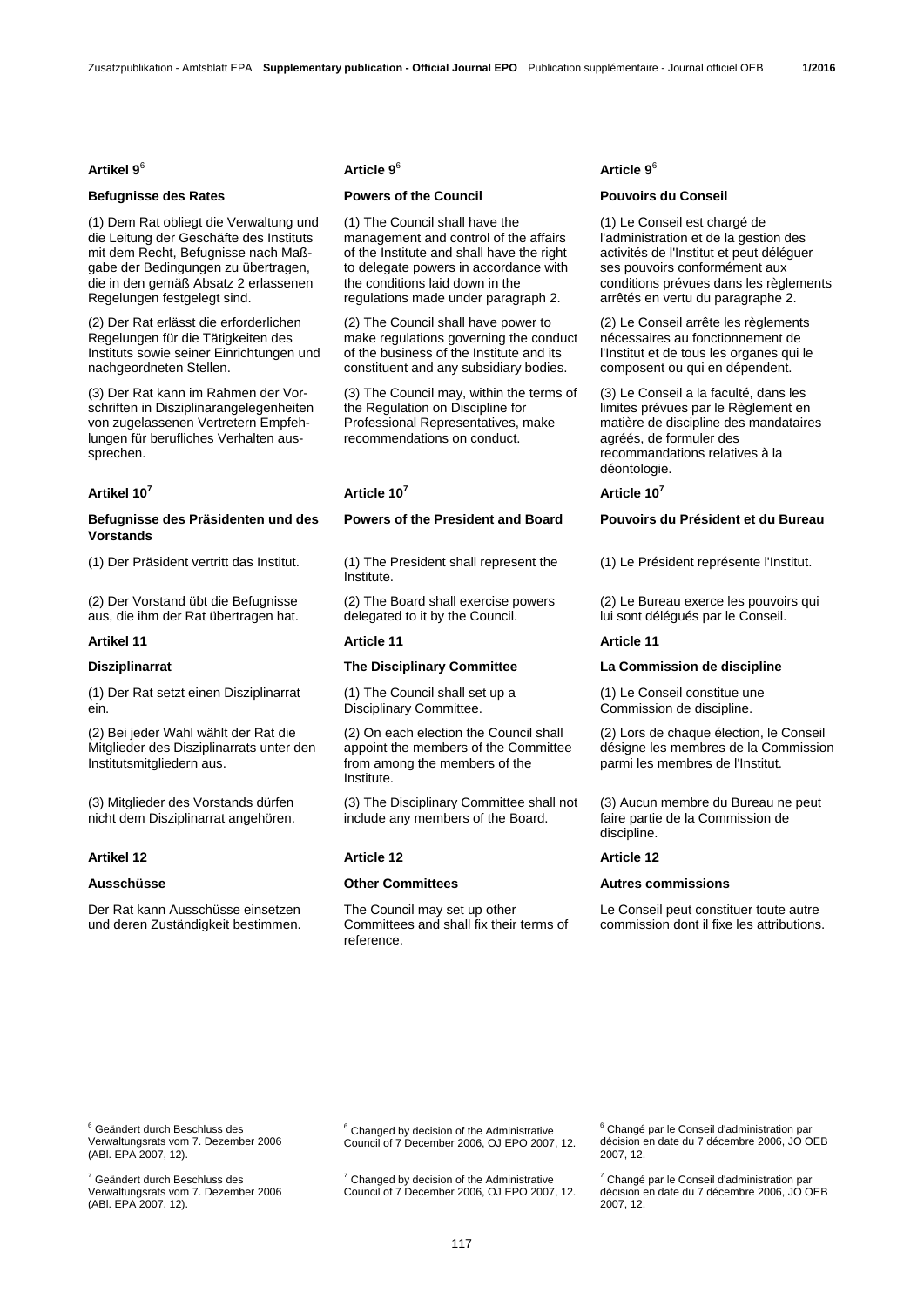## **Generalversammlung General meetings Assemblée générale**

(1) Der Rat kann jederzeit Generalversammlungen der Mitglieder des Instituts unter Einhaltung einer Frist von 90 Tagen einberufen. Generalversammlungen sind vom Rat einzuberufen auf schriftlichen Antrag von nicht weniger als 5 % der Mitglieder des Instituts, die mindestens zwei Wahlbezirken angehören müssen.

(2) Die vorläufige Tagesordnung für eine Generalversammlung wird vom Vorstand aufgestellt und den Mitgliedern spätestens 30 Tage vor Beginn der Versammlung übermittelt.

(3) In die vorläufige Tagesordnung werden alle Punkte aufgenommen, die nach Ansicht des Vorstands der Generalversammlung unterbreitet werden sollten. Sie enthält außerdem alle Punkte, deren Aufnahme von mindestens 20 Mitgliedern des Instituts spätestens 60 Tage vor Beginn der Versammlung vorgeschlagen worden ist.

(4) Die Generalversammlung beschließt die Tagesordnung in ihrer Eröffnungssitzung.

(5) Punkte, deren Aufnahme in die Tagesordnung später als 60 Tage vor Beginn der Versammlung oder während der Versammlung von lnstitutsmitgliedern vorgeschlagen werden, können auf die Tagesordnung gesetzt werden, wenn die Generalversammlung dies mit der Mehrheit der anwesenden Mitglieder beschließt. Solche Tagesordnungspunkte dürfen erst 24 Stunden nach ihrer Aufnahme in die Tagesordnung behandelt werden, sofern die Generalversammlung nicht mit einer Mehrheit von zwei Dritteln der anwesenden Mitglieder etwas anderes beschließt.

(6) Die Generalversammlung ist befugt, Entschließungen anzunehmen.

### **Artikel 14 Article 14 Article 14**

## **Änderung dieser Vorschriften Amendment of this Regulation Modification du règlement**

Der Rat kann mit einer Zweidrittelmehrheit seiner Mitglieder Änderungen dieser Vorschriften vorschlagen. Über Änderungen dieser Vorschriften entscheidet der Verwaltungsrat der Europäischen Patentorganisation. Nimmt der Verwaltungsrat von sich aus Änderungen vor, so hat er vorher den Rat zu hören.

### Artikel 13 **Article 13** Article 13 **Article 13** Article 13

 (1) General meetings of the whole membership of the Institute may be called by the Council at any time on 90 days' notice. They shall be called by the Council following a written request of not less than 5% of the members of the Institute and representing at least two constituencies.

 (2) The provisional agenda for a general meeting shall be drawn up by the Board and communicated to the members at least 30 days before the opening of the meeting.

 (3) The provisional agenda shall include all items which the Board deems it desirable to put before the general meeting. It shall also include all items proposed by at least 20 members of the Institute which are made at least 60 days before the opening of the meeting.

 (4) The general meeting shall adopt its agenda at its opening session.

 (5) Items proposed by members of the Institute for inclusion in the agenda less than 60 days before the opening of the meeting or during the meeting may be placed on the agenda if the general meeting so decides by a majority of members present. No such item may, unless the general meeting decides otherwise by a two-thirds majority of the members present, be considered until twenty-four hours have elapsed since it was placed on the agenda.

 (6) The general meeting shall have power to adopt resolutions.

 Proposals for amendments to this Regulation shall be made by the Council acting by a two-thirds majority of its members. Amendments to this Regulation shall be adopted by the Administrative Council of the European Patent Organisation. The Administrative Council may also consider amendments acting of its own motion and after consulting the Council.

 (1) L'Assemblée générale des membres de l'Institut peut être convoquée, à tout moment, par le Conseil avec un préavis de quatre-vingt-dix jours. Elle est obligatoirement convoquée si la requête écrite est présentée par 5 % au moins des membres de l'Institut appartenant à deux circonscriptions.

 (2) L'ordre du jour provisoire de l'Assemblée générale est établi par le Bureau et communiqué aux membres au plus tard trente jours avant le début de la réunion.

 (3) L'ordre du jour provisoire comprend tous les points que le Bureau juge opportun de soumettre à l'Assemblée générale. Il comprend également les points proposés par au moins vingt membres de l'Institut, à condition qu'ils aient été présentés au plus tard soixante jours avant le début de la réunion.

 (4) L'Assemblée adopte son ordre du jour lors de la session d'ouverture.

 (5) Les points que des membres de l'Institut proposent de faire figurer à l'ordre du jour moins de soixante jours avant le début de la réunion ou en cours de session peuvent être inscrits à l'ordre du jour si l'Assemblée générale en décide ainsi à la majorité des membres présents. Aucun de ces points ne peut être examiné avant expiration d'un délai de vingt-quatre heures à compter de son inscription à l'ordre du jour, à moins que l'Assemblée générale n'en décide autrement à la majorité des deux tiers des membres présents.

 (6) L'Assemblée peut adopter toutes résolutions.

 Le Conseil, statuant à la majorité des deux tiers de ses membres, soumet des demandes de modification du présent règlement. Les amendements relatifs au présent règlement sont adoptés par le Conseil d'administration de l'Organisation européenne des brevets. Le Conseil d'administration peut aussi, de sa propre initiative, procéder à des amendements après avoir consulté le Conseil.